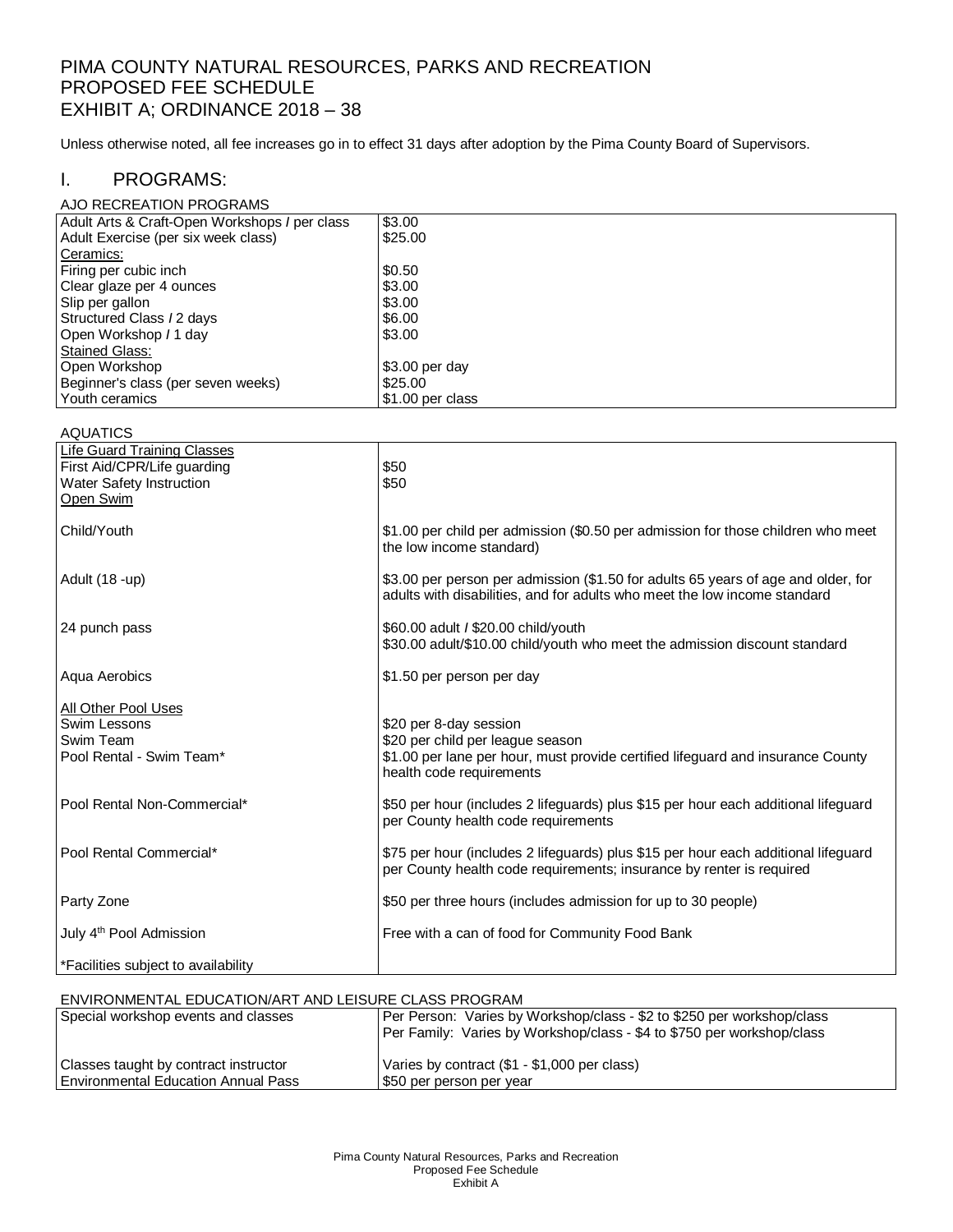## II. RENTALS:

| AMUSEMENT RIDES AND JUMPING CASTLE PERMITS                                 |                                                |  |
|----------------------------------------------------------------------------|------------------------------------------------|--|
| Jumping Castles and Amusement Rides                                        | \$25 per month per vendor                      |  |
| <b>CAMPGROUND SITES</b>                                                    |                                                |  |
| $R.V.$ Site $-$ with 30 amp electrical hookup                              | \$20 per vehicle per night                     |  |
| R.V. Site - premium                                                        | \$30 per vehicle per night                     |  |
| Tent Site - without hookup                                                 | \$10 per night (maximum 2 vehicles-per-site)   |  |
| Student Rate (organized school outing)                                     | \$3 per student per night                      |  |
| FIELDS: Sports (Tournaments that charge entry fees to participating teams) |                                                |  |
| Non-profit organization/Government                                         | \$100 per field per day (excluding light fees) |  |
| For profit organization/Private Party                                      | \$200 per field per day (excluding light fees) |  |
| FIELDS: Sports (fee based clinic)                                          |                                                |  |
| Clinic and Camp Fees                                                       | \$20 per hour per field                        |  |
| FIELDS: Without Lights Sports (per field)                                  |                                                |  |
| Youth Leagues (non-profit)/Government                                      | No charge                                      |  |
| $\cdots$ $\cdots$ $\cdots$                                                 | $\sim$ $-$                                     |  |

| Youth Leagues (profit)/Private Party | S5 per hour     |
|--------------------------------------|-----------------|
| Adult Leagues (18 and up)            | \$10 per hour   |
| General public Use                   | S10 per hour    |
| Sportspark (non-profit)              | \$10 per hour   |
| Sportspark (profit)                  | S15.00 per hour |

# LIGHT FEE<br>Light Fee

## \$9.00 per hour per field\*

|  | *NRPR Director authorized to increase light fee commensurate with utility electric rate increase. |
|--|---------------------------------------------------------------------------------------------------|
|--|---------------------------------------------------------------------------------------------------|

| Brandi Fenton Memorial Park Courts (per court)                          |                         |
|-------------------------------------------------------------------------|-------------------------|
| Covered Basketball Court                                                |                         |
| Non-profit organization/Government                                      | S20 per court per hour  |
| For profit organization/Private Party                                   | \$30 per court per hour |
|                                                                         |                         |
| Court Rentals (per court: all parks except Brandi Fenton Memorial Park) |                         |

| Volleyball, Basketball, Tennis        |                  |  |
|---------------------------------------|------------------|--|
| Non-profit organization/Government    | \$12 for 3 hours |  |
| For profit organization/Private Party | \$20 for 3 hours |  |
|                                       |                  |  |

#### RAMADA RENTAL

| Ramada Use Permit  | \$25<br><sup>.</sup> ramada per dav<br>per |
|--------------------|--------------------------------------------|
| <b>HORSE ARENA</b> |                                            |

| Horse Arena (Non-Profit)/Youth/Government | \$50 per day, (Insurance provided by Renter is Required) |
|-------------------------------------------|----------------------------------------------------------|
| Horse Arena (For Profit)/Private Party    | S100 per day (Insurance provided by Renter is Required)  |

#### SHOOTING RANGE

| Archery Ranges TMP and SERP                     | \$25 per calendar year                           |
|-------------------------------------------------|--------------------------------------------------|
|                                                 | \$3.00 per shooter per day                       |
| Rifle Range (TMP) - Adult                       | \$6.00 per shooter per day                       |
|                                                 |                                                  |
| Rifle Range (S.E. Regional Park) - Adult        | \$8.00 per shooter per day                       |
| Youth 15 and under (Adult Supervision Required) | No charge (Archery and Rifle Ranges)             |
|                                                 |                                                  |
| Law Enforcement Agency Rental*                  | \$50 per hour (includes Range Master as Needed)  |
| Non-Profit Group Rental                         | \$50 per hour (includes Range Master as Needed)  |
| For-profit Group Rental                         | \$100 per hour (includes Range Master as Needed) |
|                                                 |                                                  |
| <b>Discount Card</b>                            | TMP / SERP                                       |
| 10 punch card                                   | \$54 / \$/72 (10% Discount)                      |
| 20 punch card                                   | \$96 / \$128 (20% Discount)                      |
| 30 punch card                                   | \$126/\$168 (30% Discount)                       |
| 40 punch card                                   | \$144 / \$192 (40% Discount)                     |
| 50 punch card                                   | \$150 / \$200 (50% Discount)                     |

\*Facilities subject to availability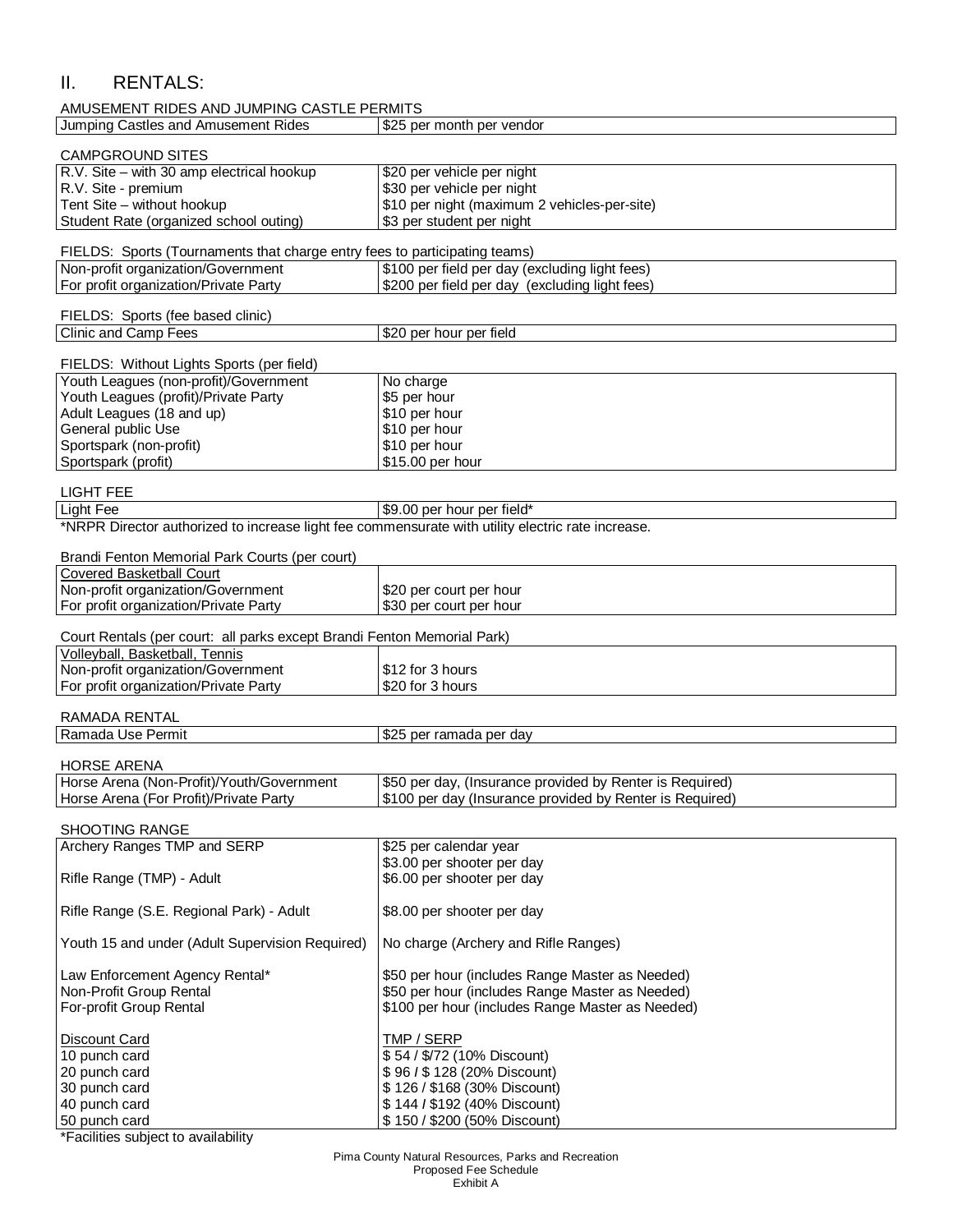| <b>Clay Target Center</b>     |                            |
|-------------------------------|----------------------------|
| 25 Target Round               | \$8.00 per 25 target round |
| Discount - Multi-use pass     | \$140.00 per 20 round pass |
| <b>Volunteer Round</b>        | \$3.00 per volunteer round |
|                               |                            |
| Sundry Items - All Ranges     |                            |
| Water                         | \$0.50 each                |
| <b>Safety Glasses</b>         | \$2,00 each                |
| Ear Plugs                     | \$1,00 each                |
| Bullseye and Sight in targets | \$0.25 each                |
| Large silhouette targets      | \$0.50 each                |
| Hit and see targets           | \$1.00 each                |
| Chamber flags                 | \$1,00 each                |
| Ear Muff Rental               | $$1.00$ per use            |
| <b>Safety Glasses Rental</b>  | $$1.00$ per use            |
| Sight-in Rest Rental          | \$3.00 per use             |
| <b>Spotting Scope Rental</b>  | \$3.00 per use             |
| Chronograph Rental            | \$10.00 per hour           |
| Shell Pouch Rental            | \$1.00 per use             |

#### ROOM RENTALS

Small to Large Room Rental **\$10 to \$100/per hour\*** \*An additional \$25 per hour fee will be charged if a staff monitor is required.

#### SNACK BARS, CONCESSION STANDS, ETC.

| Stand |  |
|-------|--|

## III. SPECIAL EVENTS:

#### RILLITO RACE TRACK

| Grandstand (lower level)                           |                          |
|----------------------------------------------------|--------------------------|
| Non-profit/Government                              | \$350 per day            |
| For profit/Private Party                           | \$550 per day            |
|                                                    |                          |
| Clubhouse (upper level)                            |                          |
| Non-Profit/Government                              |                          |
|                                                    | \$450 per day            |
| For profit/Private Party                           | \$550 per day            |
|                                                    |                          |
| Parking Lot                                        |                          |
| Non-profit/Government                              | \$400 per day            |
| For profit/Private Party                           | \$550 per day            |
| (Excluding events that do not charge a parking fee |                          |
| or donation. i.e. circus, mobile home show, etc.)  |                          |
|                                                    |                          |
| <b>Horse Stalls</b>                                |                          |
| Non-profit/Government                              | \$5.00 per stall per day |
| For profit/Private Party                           | \$7.50 per stall per day |
|                                                    |                          |
| Infield (East Side)                                |                          |
| Non-profit/Government                              | \$550 per day            |
| For profit/Private Party                           | \$1,000 per day          |
| Set Up/Tear Down Fee                               | \$350 per day            |
|                                                    |                          |
|                                                    |                          |
| Infield (West Side)                                |                          |
| Non-profit/Government                              | \$550 per day            |
| For profit/Private Party                           | \$1,000 per day          |
| Set Up/Tear Down Fee                               | \$350 per day            |
|                                                    |                          |
| Entire racetrack facility (for non-horse racing    |                          |
| events)                                            |                          |
| Non-profit/Government                              | \$1,750 per day          |
| For profit/Private Party                           | \$2,500 per day          |